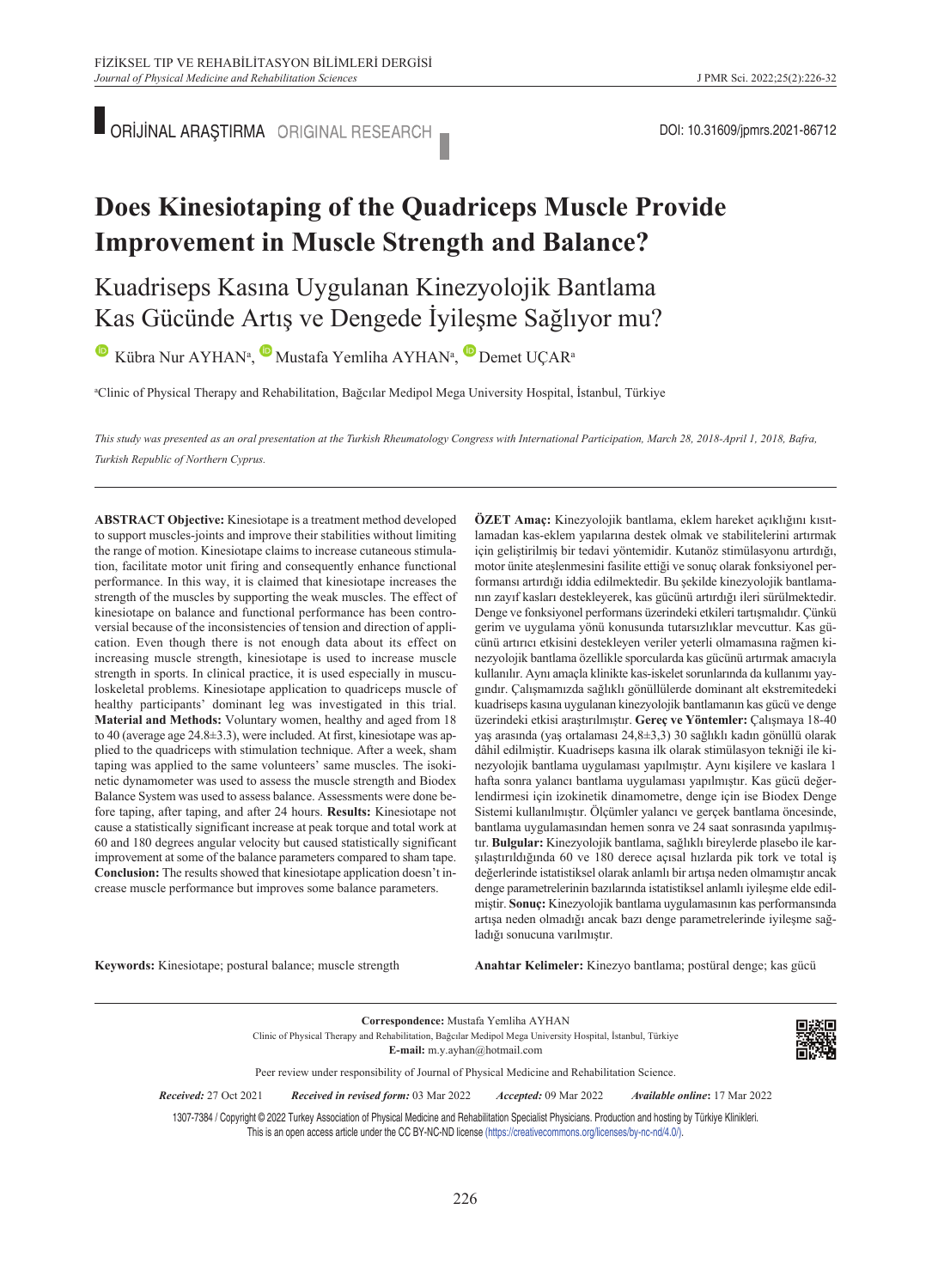Kinesiotaping was developed in 1973 by Japanese chiropractic and acupuncturist Dr. Kenzo Kase.<sup>1</sup> Standard taping supports muscles and joints but restricts joint movements and functional activities. The underlying mechanism of this method was that good results could be obtained via kinesiotaping method without limiting joint movements.<sup>1</sup>

Kinesiotaping has a broad range of indications, particularly on the musculoskeletal system. There are different application techniques such as muscle technique, fascia and regional correction technique, neural technique, linkage technique, and lymphatic correction technique.<sup>1</sup> It is used to stimulate or inhibit muscles in muscular applications.<sup>1</sup> Its effect on muscle strength has been researched in many previous studies, which have proposed that the band facilitates a rapid increase in muscle strength by creating a concentric pulling force on the fascia.<sup>1</sup> Its use is common in the sports field to increase muscle strength, but scientific evidence supporting this situation is limited and contradictory[.2](#page-6-0)

In this study, we aimed to investigate the effect of the kinesiotaping of the quadriceps muscle on balance and muscle strength in healthy women.

# MATERIAL AND METHODS

# Study deSign

A total of 30 healthy women were included in the study. Kinesiotaping and placebo taping were applied to the quadriceps muscles on the dominant sides of the participants. At first, kinesiotape was applied to the quadriceps with stimulation technique. After a week, sham taping was applied to the same volunteers' same muscles. Isokinetic muscle strength, balance, and fall risk were evaluated before kinesiotaping and placebo taping, immediately after the application, and at the 24<sup>th</sup> hour. The study was conducted in accordance with the principles of the Declaration of Helsinki.

## **PARTICIPANTS**

Thirty healthy female volunteers between the ages of 18-40 years were included in the study. Individuals with chronic diseases requiring cardiopulmonary, musculoskeletal or other treatments, those with active knee, ankle, lower back or hip pain, history of lower extremity trauma in the last 3 months, and those who had undergone knee surgery in the previous year were not included. The participants were informed about the purpose of the study, the duration, and the problems that could be encountered. In addition, the participants were given informed consent. Participants knew nothing about kinesiotaping and sham taping.

# data collection and evaluation

Demographic data such as age and body mass index of the participants were recorded. Muscle strength was assessed by Cybex Isokinetic Test System (Cybex Norm, Humac, 2014, CA, USA). Biodex Balance System (Biodex Medical Systems, Shirley, NY, USA) was used to evaluate the static-dynamic balance and fall risk. Measurements were performed in the same time zones throughout the day.

### Biodex Balance SyStem

Biodex Balance System SD-2014 (Biodex Medical Systems, Shirley, NY, USA) was used to evaluate balance and fall risk. The high scores in the indexes show deterioration of the balance and increase in the fall risk. Biodex Balance System calculates anteriorposterior index, medial-lateral index, and overall (total) index values to evaluate postural stability. The device gives an overall index value in the fall risk assessment.<sup>3</sup> In our study, both postural stability and fall risk were evaluated at the static, sixth, and first levels. Besides, we applied the single-leg stability (SLS) test. The evaluations in the SLS test were done at the static and the sixth levels. The overall index, anterior-posterior index, and medial-lateral index values were used to evaluate this test, just like in the postural stability test.

# muScle Strength aSSeSSment

An isokinetic dynamometer (Cybex Norm, Humac, 2014, CA, USA) was used for evaluation. The instrument was calibrated before measurement. Before the measurement, the participants were warmed at the same low resistance for 5 minutes and then rested for 1 minute. The participants were seated in the chair with the back angle of 90° upright. The body was stabilized with a seat belt. The thigh was fixed with the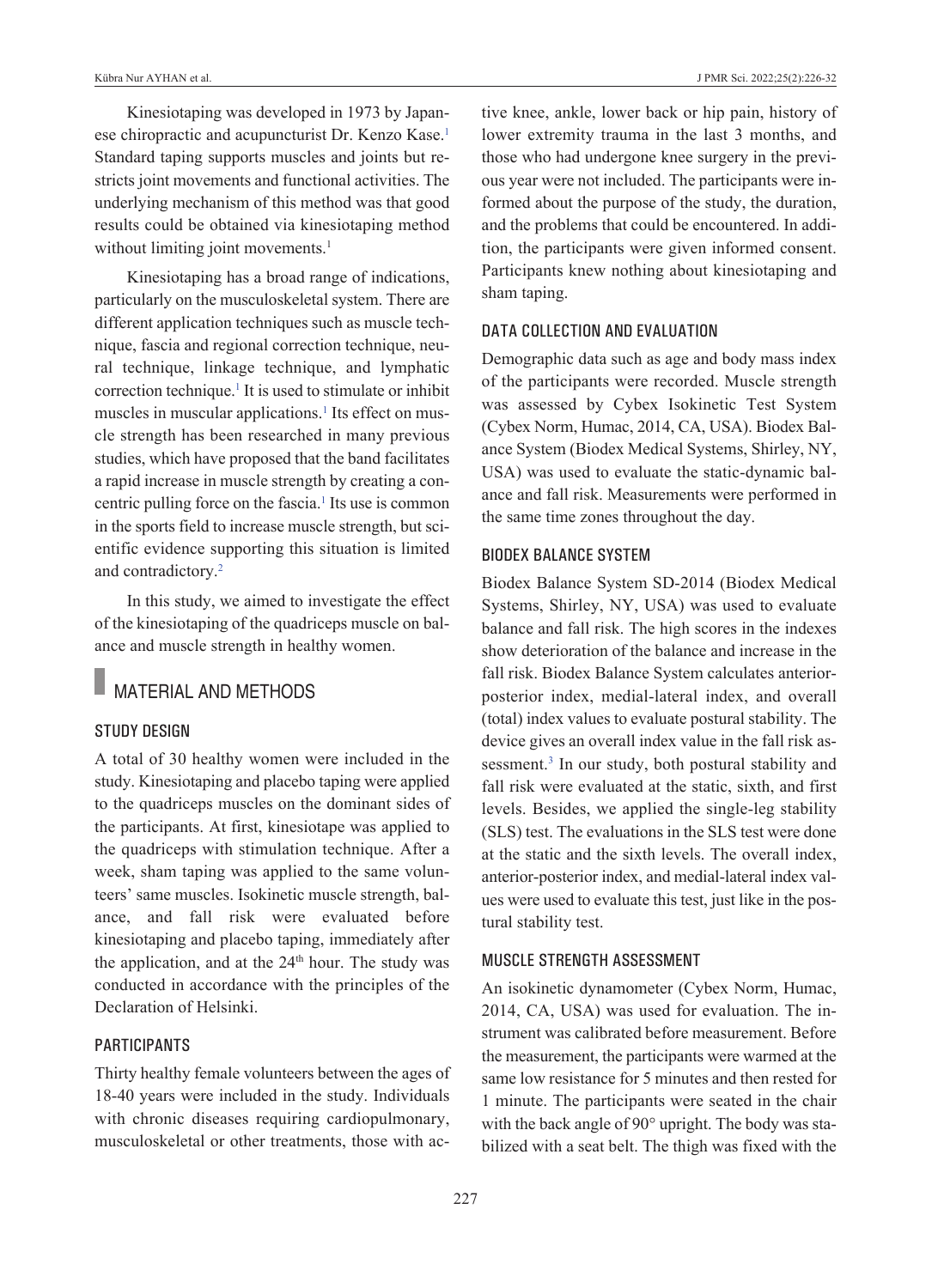help of a velcro band. The apparatus used to measure the extensor muscle strength of the knee was connected 5 cm above the lateral malleolus. Measurements and taping were performed on the dominant leg of the subjects. During the test, the volunteers held the handles on both sides of the dynamometer seat. Measurements were performed at angular velocities of 60° and 180°. Before each measurement, 3 trials were repeated, and then the test was started. During the application, visual feedback was given via verbal and computer screen. At the angular velocities of 60° and 180°, the participants were repeated 10 times along the range of motion. Ten seconds of resting intervals were allowed between the sets. Peak torque (PT) and total work (TW) values were used for comparison.

### KineSiotaPing

In healthy volunteers who met the inclusion criteria, kinesiotaping was applied to stimulate the quadriceps muscle in the dominant extremity. One week later, placebo taping was applied to the quadriceps muscle in the dominant extremity of the same subjects. For the kinesiotaping application, the taping method applied for stimulation in case of quadriceps muscle weakness described by Kenzo Kase was used[.4](#page-6-0) In the method used to stimulate the muscle, the taping was performed from the origin to the insertion of the quadriceps muscle. Following the cleaning of the application region, a "Y-ribbon" was cut with a mean length of 30-35 cm in length and 5 cm in width, and each tail of "Y" was 10-12 cm long. The volunteers were placed in the supine position. The head of the band was adhered to the anterior inferior iliac spine without stretching. Afterward, the band was 25-50% stretched towards the knee region. When reached to the knee, the knee was fully flexed, and the Y-shaped strips were wrapped around the patella to end in the anterior tuberositas region and adhered here. 25-50% stretching was continued until the end zone was 2-5 cm away and the tail sections were adhered without stretching [\(Figure 1\)](#page-2-0). $4$ 

An I-shaped strip was cut 10 cm in length in the placebo taping. It was applied transverse to the muscle fibers without stretching at the mid 1/3 of the anterior thigh [\(Figure 2\)](#page-2-1)[.4](#page-6-0)



**FIGURE 1:** A view of kinesiotaping.

<span id="page-2-1"></span><span id="page-2-0"></span>

**FIGURE 2:** A view of placebo taping.

#### ethicS committee aPProval

This study was approved by the Non-interventional Clinical Research Ethics Committee of İstanbul Medipol University (registration number 514) on November 2, 2016.

### STATISTICAL ANALYSIS

Data were analyzed with SPSS 17.0 package program (IBM Corp., Armonk, NY, USA). Continuous variables are given as median and percentiles, and categorical variables are presented as numbers and percentages. Two dependent groups were compared in terms of numerical variables using the significance test of difference between paired samples when parametric test assumptions were met, and the paired samples Wilcoxon test when the parametric test as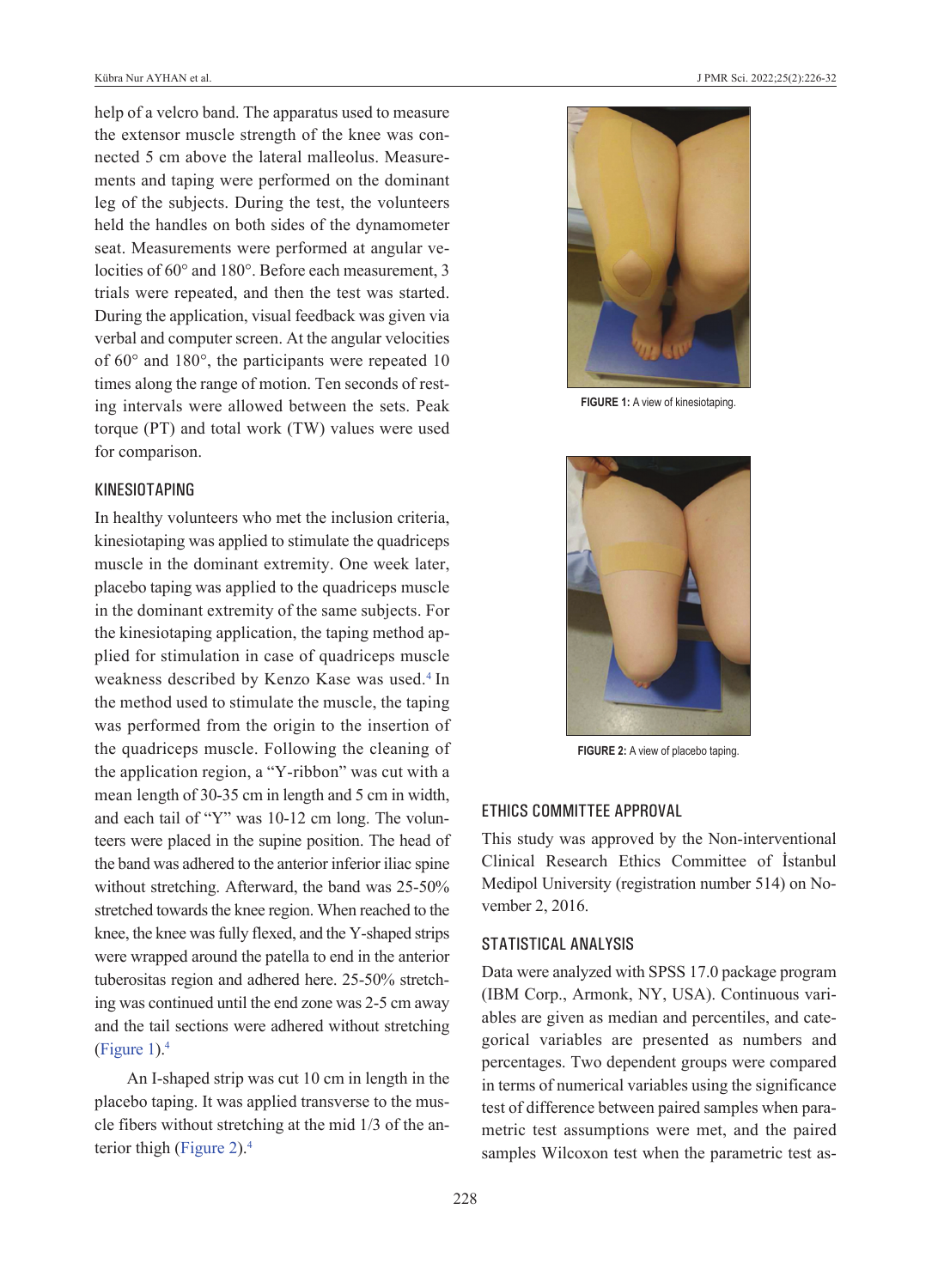sumptions were not met. The efficacy of the interventions was compared with the repeated-measures ANOVA test. A p value of <0.05 was accepted as statistically significant.

# **RESULTS**

In our study, a total of 30 volunteer women who are free of any symptoms were included. The participants were active persons but not athletes. The mean age of the participants was 24.8±3.4 years, and the mean body mass index was 21.5±3.1 kg/m².

There was no statistically significant difference between the results of postural stability tests before and after kinesiotaping and placebo taping. When the values before and 24 hours after taping were compared, there was a statistically significant difference in favor of kinesiotaping [\(Table 1\)](#page-3-0).

Table 1-description: 1<sup>st</sup> measurement: Just before taping, 2nd measurement: Immediately after taping, 3rd measurement: 24-hours after taping; PSt: Postural stability test; oi: Overall index; api: Anterior-posterior index; mli: Medial-lateral index; sta; Static level; p (1-2), p value of the comparison between  $1^{st}$  and  $2^{nd}$  measurements; p (1-3), p value of the comparison between  $1<sup>st</sup>$  and  $3<sup>rd</sup>$  measurements (p values written in bold are statistically significant).

When the fall-risk (FR) before and after placebo taping and kinesiotaping was compared, there was no statistically significant difference except for **FRoi 6** value.

There was no statistically significant difference between the single-leg postural stability test results before and after kinesiotaping and placebo taping. When the values before and 24 hours after taping were compared, there was no statistically significant difference between pre-and post-taping values except some of them [\(Table 2\)](#page-4-0).

<span id="page-3-0"></span>There was no statistically significant difference between the parameters obtained by isokinetic evaluation before and immediately after the kinesiotap-

|             |                | <b>TABLE 1:</b> Comparison of kinesiotaping and placebo taping with respect to postural stability. |                                                           |                                               |         |         |
|-------------|----------------|----------------------------------------------------------------------------------------------------|-----------------------------------------------------------|-----------------------------------------------|---------|---------|
|             | Taping         | 1 <sup>st</sup> measurement median<br>(25-75 percentiles)                                          | 2 <sup>nd</sup> measurement median<br>(25-75 percentiles) | 3rd measurement median<br>(25-75 percentiles) | p (1-2) | p (1-3) |
| PSt oi sta  | Placebo taping | $0.30(0.20-0.40)$                                                                                  | $0.35(0.20-0.50)$                                         | $0.35(0.28-0.50)$                             | 0.3411  | 0.0490  |
|             | Kinesiotaping  | $0.30(0.20-0.50)$                                                                                  | $0.40(0.30-0.50)$                                         | $0.30(0.20-0.50)$                             |         |         |
| PSt api sta | Placebo taping | $0.10(0.10-0.20)$                                                                                  | $0.10(0.10-0.30)$                                         | $0.20(0.10-0.30)$                             | 0.5792  | 0.5011  |
|             | Kinesiotaping  | $0.10(0.10-0.30)$                                                                                  | $0.20(0.10-0.30)$                                         | $0.20(0.10-0.30)$                             |         |         |
| PSt mli sta | Placebo taping | $0.20(0.10-0.30)$                                                                                  | $0.20(0.20-0.33)$                                         | $0.25(0.20-0.30)$                             | 0.4461  | 0.1473  |
|             | Kinesiotaping  | $0.20(0.16-0.33)$                                                                                  | $0.20(0.20-0.30)$                                         | $0.20(0.10 - 0.33)$                           |         |         |
| PSt oi 6    | Placebo taping | $0.70(0.58-0.80)$                                                                                  | $0.65(0.50-0.80)$                                         | $0.70(0.60-0.90)$                             | 0.5434  | 0.0030  |
|             | Kinesiotaping  | $0.80(0.70-1.02)$                                                                                  | $0.80(0.60-1.00)$                                         | $0.70(0.50-0.80)$                             |         |         |
| PSt api 6   | Placebo taping | $0.40(0.38-0.60)$                                                                                  | $0.50(0.40-0.60)$                                         | $0.50(0.40 - 0.63)$                           | 0.1411  | 0.0042  |
|             | Kinesiotaping  | $0.60(0.48-0.80)$                                                                                  | $0.50(0.40-0.60)$                                         | $0.50(0.40 - 0.60)$                           |         |         |
| PSt mli 6   | Placebo taping | $0.40(0.30-0.50)$                                                                                  | $0.40(0.20-0.43)$                                         | $0.40(0.20-0.50)$                             | 0.6144  | 0.1023  |
|             | Kinesiotaping  | $0.50(0.40-0.60)$                                                                                  | $0.40(0.30-0.50)$                                         | $0.40(0.28-0.50)$                             |         |         |
| PSt oi 1    | Placebo taping | $0.70(0.58-1.00)$                                                                                  | $0.70(0.60-0.90)$                                         | $0.80(0.60 - 0.90)$                           | 0.2731  | 0.1670  |
|             | Kinesiotaping  | $0.90(0.70-1.10)$                                                                                  | $0.80(0.60-1.00)$                                         | $0.80(0.58 - 1.00)$                           |         |         |
| PSt api 1   | Placebo taping | $0.50(0.40-0.70)$                                                                                  | $0.50(0.40-0.63)$                                         | $0.55(0.40-0.70)$                             | 0.3022  | 0.1624  |
|             | Kinesiotaping  | $0.60(0.50-0.80)$                                                                                  | $0.55(0.40-0.63)$                                         | $0.50(0.38-0.73)$                             |         |         |
| PSt mli 1   | Placebo taping | $0.50(0.30-0.50)$                                                                                  | $0.40(0.38-0.53)$                                         | $0.40(0.30 - 0.50)$                           | 0.2263  | 0.2433  |
|             | Kinesiotaping  | $0.45(0.40-0.63)$                                                                                  | $0.40(0.30-0.60)$                                         | $0.40(0.30-0.60)$                             |         |         |

1st measurement: Just before taping, 2<sup>nd</sup> measurement: Immediately after taping, 3<sup>rd</sup> measurement: 24-hours after taping; PSt: Postural stability test; oi: Overall index; api: Anterior-posterior index; mli: Medial-lateral index; sta; Static level; p (1-2), p value of the comparison between 1<sup>st</sup> and 2<sup>nd</sup> measurements; p (1-3), p value of the comparison between 1<sup>st</sup> and 3<sup>rd</sup> measurements (p values written in bold are statistically significant).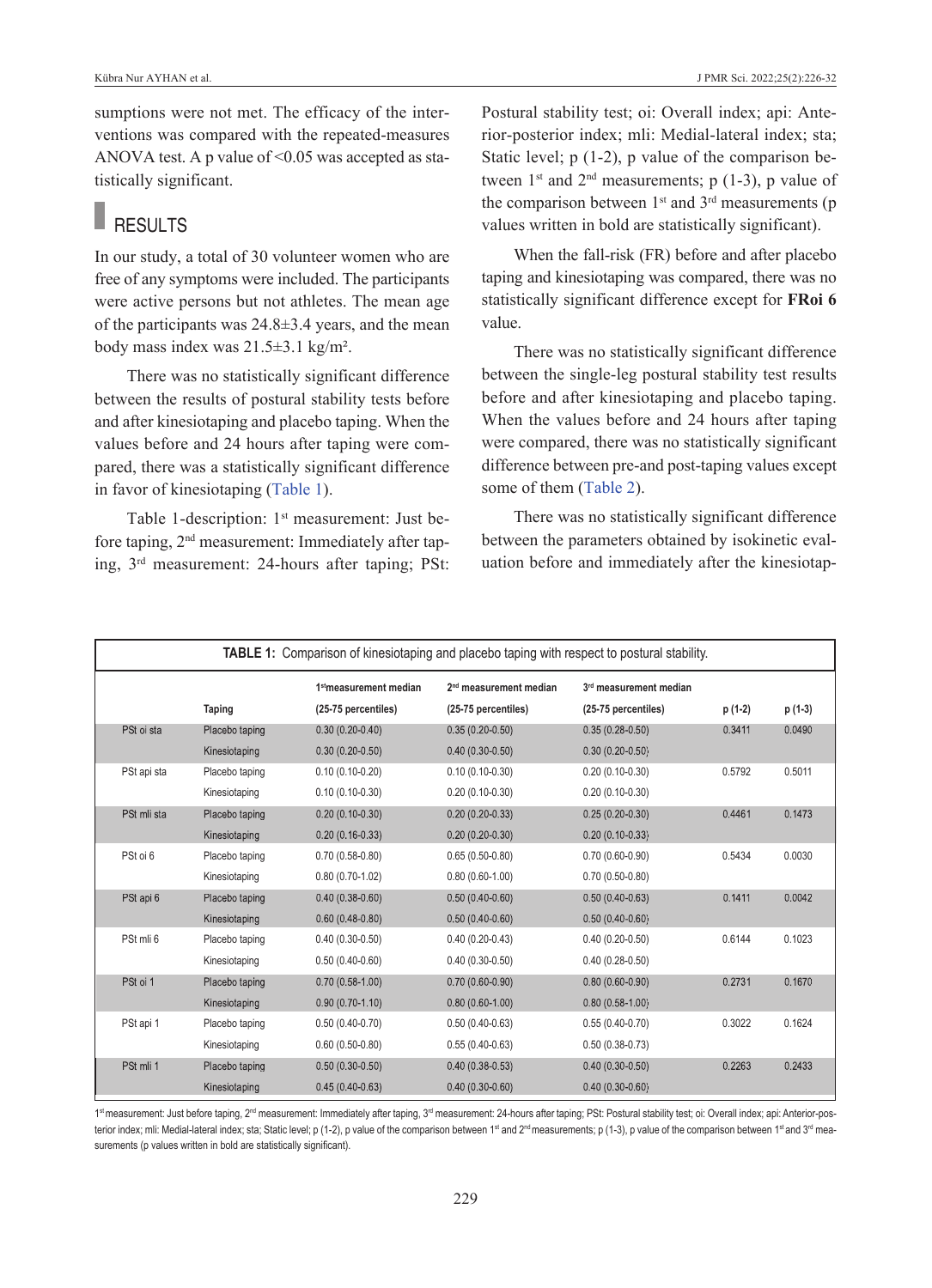|             | <b>TABLE 2:</b> Comparison of kinesiotaping and placebo taping with respect to single-leg postural stability. |                                    |                                    |                                    |         |         |  |  |  |
|-------------|---------------------------------------------------------------------------------------------------------------|------------------------------------|------------------------------------|------------------------------------|---------|---------|--|--|--|
|             |                                                                                                               | 1 <sup>st</sup> measurement median | 2 <sup>nd</sup> measurement median | 3 <sup>rd</sup> measurement median |         |         |  |  |  |
|             | Taping                                                                                                        | (25-75 percentiles)                | (25-75 percentiles)                | (25-75 percentiles)                | p (1-2) | p (1-3) |  |  |  |
| SLS oi sta  | Placebo taping                                                                                                | $0.65(0.50-0.80)$                  | $0.60(0.50 - 0.80)$                | $0.65(0.48-0.80)$                  | 0.0572  | 0.0160  |  |  |  |
|             | Kinesiotaping                                                                                                 | $0.70(0.60-0.90)$                  | $0.60(0.50-0.80)$                  | $0.55(0.50-0.70)$                  |         |         |  |  |  |
| SLS api sta | Placebo taping                                                                                                | $0.27(0.21-0.37)$                  | $0.29(0.25-0.37)$                  | $0.30(0.18-0.41)$                  | 0.1281  | 0.0353  |  |  |  |
|             | Kinesiotaping                                                                                                 | $0.32(0.26-0.43)$                  | $0.29(0.23-0.40)$                  | $0.25(0.21-0.37)$                  |         |         |  |  |  |
| SLS mli sta | Placebo taping                                                                                                | $0.49(0.43 - 0.63)$                | $0.48(0.40-0.62)$                  | $0.52(0.39-0.60)$                  | 0.1874  | 0.0421  |  |  |  |
|             | Kinesiotaping                                                                                                 | $0.58(0.45-0.70)$                  | $0.53(0.44-0.71)$                  | $0.45(0.38-0.55)$                  |         |         |  |  |  |
| SLS oi 6    | Placebo taping                                                                                                | $0.90(0.70-1.20)$                  | $0.90(0.70-1.00)$                  | $0.80(0.70-1.00)$                  | 0.6090  | 0.6333  |  |  |  |
|             | Kinesiotaping                                                                                                 | $0.90(0.80-1.10)$                  | $0.90(0.70-1.02)$                  | $0.80(0.70-1.00)$                  |         |         |  |  |  |
| SLS api 6   | Placebo taping                                                                                                | $0.63(0.53-0.86)$                  | $0.63(0.54-0.81)$                  | $0.61(0.51-0.78)$                  | 0.4914  | 0.9772  |  |  |  |
|             | Kinesiotaping                                                                                                 | $0.64(0.57-0.77)$                  | $0.64(0.50-0.79)$                  | $0.57(0.52-0.76)$                  |         |         |  |  |  |
| SLS mli 6   | Placebo taping                                                                                                | $0.58(0.47-0.72)$                  | $0.55(0.44-0.74)$                  | $0.48(0.37-0.61)$                  | 0.3281  | 0.8571  |  |  |  |
|             | Kinesiotaping                                                                                                 | $0.57(0.46-0.74)$                  | $0.56(0.40-0.66)$                  | $0.57(0.42-0.66)$                  |         |         |  |  |  |

1st measurement: Just before taping, 2<sup>nd</sup> measurement: Immediately after taping, 3<sup>rd</sup> measurement: 24-hours after taping; SLS: Single-leg stability test; oi: Overall index; api: Anteriorposterior index; mli: Medial-lateral index; sta: Static level; p (1-2), p value of the comparison between 1<sup>st</sup> and 2<sup>nd</sup> measurements; p (1-3), p value of the comparison between 1<sup>st</sup> and 3<sup>rd</sup> measurements (p values written in bold are statistically significant).

ing and placebo taping. Also, there was no statistically significant difference between pre-taping values and the values 24 hours after taping.

# **DISCUSSION**

Our findings suggest that in healthy young women, kinesiotaping does not cause a significant change in TW and PT value, but it provides an improvement in some of the balance measurement values in favor of kinesiotaping. Based on these results, we can conclude that the kinesiotaping applied to the quadriceps muscle, which is essential for balance and posture, is superior in terms of improving some of the balance parameters in healthy women compared to placebo, but in terms of increasing muscle strength, there was no difference. We conclude that it may be helpful in adding kinesiotaping treatment in patients with balance problems encountered in daily clinical practice.

Lins et al. studied the effect of kinesiotaping on the balance and functional performance of the anterior thigh muscles in healthy individuals, and they did not find a statistically significant difference.<sup>5</sup> Nakajima et al. investigated the effect of kinesiotaping on balance using the method used to treat ankle sprain due to lateral inversion. In healthy individuals, they

<span id="page-4-0"></span>applied kinesiotaping to the gastrocnemius, tibialis anterior, and peroneal muscles with 140% stretched from distal to proximal. There was no significant difference in vertical bounce and dynamic posture. It was stated that the results could be related to stretching, application technique, and participants. They explained that excessive stretching would apply pressure instead of activating or inhibiting the muscle and that this would not be desirable when targeting improvement in balance.<sup>6</sup>

In a study by Fu et al. on 14 healthy athletes, they applied a Y-shaped kinesiotaping on the anterior surface of the thigh and together with taping the hamstring muscle. They measured concentric and eccentric muscle strength with an isokinetic dynamometer at angular velocities of 60° and 180°. PT and TW values were measured before taping, immediately after taping and after 12 hours. As a result, no activation or inhibition was observed after taping. In this study, taping was performed to provide tactile stimulation to the skin. It was stated that the tactile inputs interacted with the motor control and could alter the excitability of the central nervous system. The negative results were attributed to the tactile stimulation created by the kinesiotaping, which was not strong enough to increase muscle strength. However, only the activation tech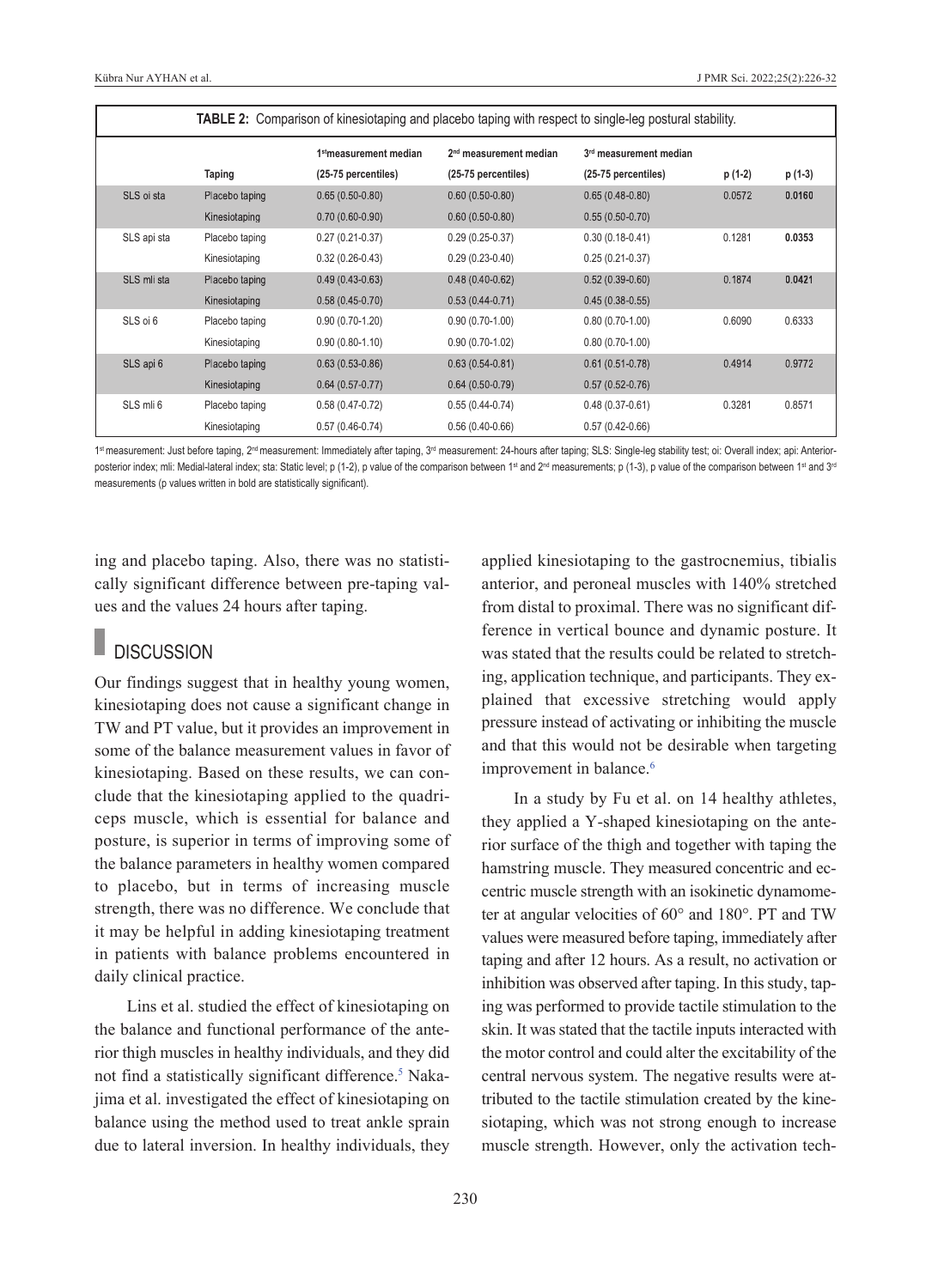nique was used in the mentioned study, and there was no comparison with placebo[.7](#page-6-0)

Keenan et al. examined the effect of kinesiotaping on internal and external rotation power around the shoulder. The researchers divided the participants into 3 groups. In the first group, they applied kinesiotaping on the supraspinatus and deltoid muscles in the shoulder region of the dominant side of the healthy participants. In the second group, they applied kinesiotaping to the supraspinatus and deltoid muscles in painful shoulders of patients with impingement syndrome. The third group was enrolled as the placebo group and elastic taping was applied to the same muscles instead of kinesiotaping. The internal and external rotation strength of the shoulder was measured at an angular velocity of 60° with an isokinetic dynamometer. The results were evaluated before and after banding, and no significant difference was found in intra-group and inter-group comparisons[.8](#page-6-0)

In a study by Chang et al., healthy athletes were divided into three groups: those who underwent real kinesiotaping, placebo taping, and the placebo group without any taping. The placebo taping was applied with the I-shaped kinesiotaping along the flexor muscles of the wrist without stretching. The real kinesiotaping was applied to the wrist flexor muscles with 15-20% stretching from the insertion to the origin of the muscle. The maximum isometric grip strength was measured with the Jamar hand dynamometer. Average values were used in the analysis, and there was no significant difference between the groups.<sup>9</sup> In another study published in 2013, kinesiotaping was applied to the rectus femoris, vastusmedialis-lateralis, and hamstring muscles of the subjects for activation. Isokinetic muscle strength was measured at 60° and 180° angular velocities. They found significant increases in PT and TW values with taping and concluded that kinesiotaping positively affected knee flexor and extensor muscle strengths. The mechanism of this effect was explained by the tactile stimulus theory.<sup>10</sup>

As mentioned above, the effects of kinesiotaping on balance and muscle strength are controversial

in previous clinical trials. Some studies support its positive effect on muscle strength and functional performance.<sup>11</sup> The positive findings in these studies might be due to the placebo effect of kinesiotaping.

In this study, some of the balance parameters analyzed after kinesiotaping showed a significant change in favor of kinesiotaping. There was no statistically significant difference in isokinetic measurement parameters compared to placebo. This can be explained by the tactile stimulation of taping, which is not strong enough to change muscle strength. Positive results supporting the increase in muscle strength in previous studies might be due to the placebo effect of banding. Contrary to our results in another study, kinesiotaping did not provide a significant change on balance.<sup>12</sup>

## **LIMITATIONS**

The study's main limitation was that the application was performed only on the quadriceps muscle but not to the other muscles involved in establishing the balance. The second limitation was that only healthy female individuals were enrolled in the study population, but kinesiotaping is most frequently used in musculoskeletal injuries. Therefore, the findings cannot be generalized to the whole population. In future studies, the inclusion of patients in the rehabilitation process may provide more useful information for the clinical efficacy of kinesiotaping, such as function, balance, and neuromuscular performance. Thirdly, the amount of kinesiotaping applied for muscle activation is controversial. A group of researchers applied 25- 50% stretching from the origin to the insertion of the muscle, while the others stated that 50-75% stretching should be performed[.13,14](#page-6-0) Studies investigating the relationship between the effects of kinesiology taping used for muscle activation with the amount of stretching should be explored in the future.

# **CONCLUSION**

In conclusion, kinesiotaping in healthy individuals does not provide a significant increase in quadriceps muscle strength compared to placebo; however, there was a significant improvement in some of the balance parameters.